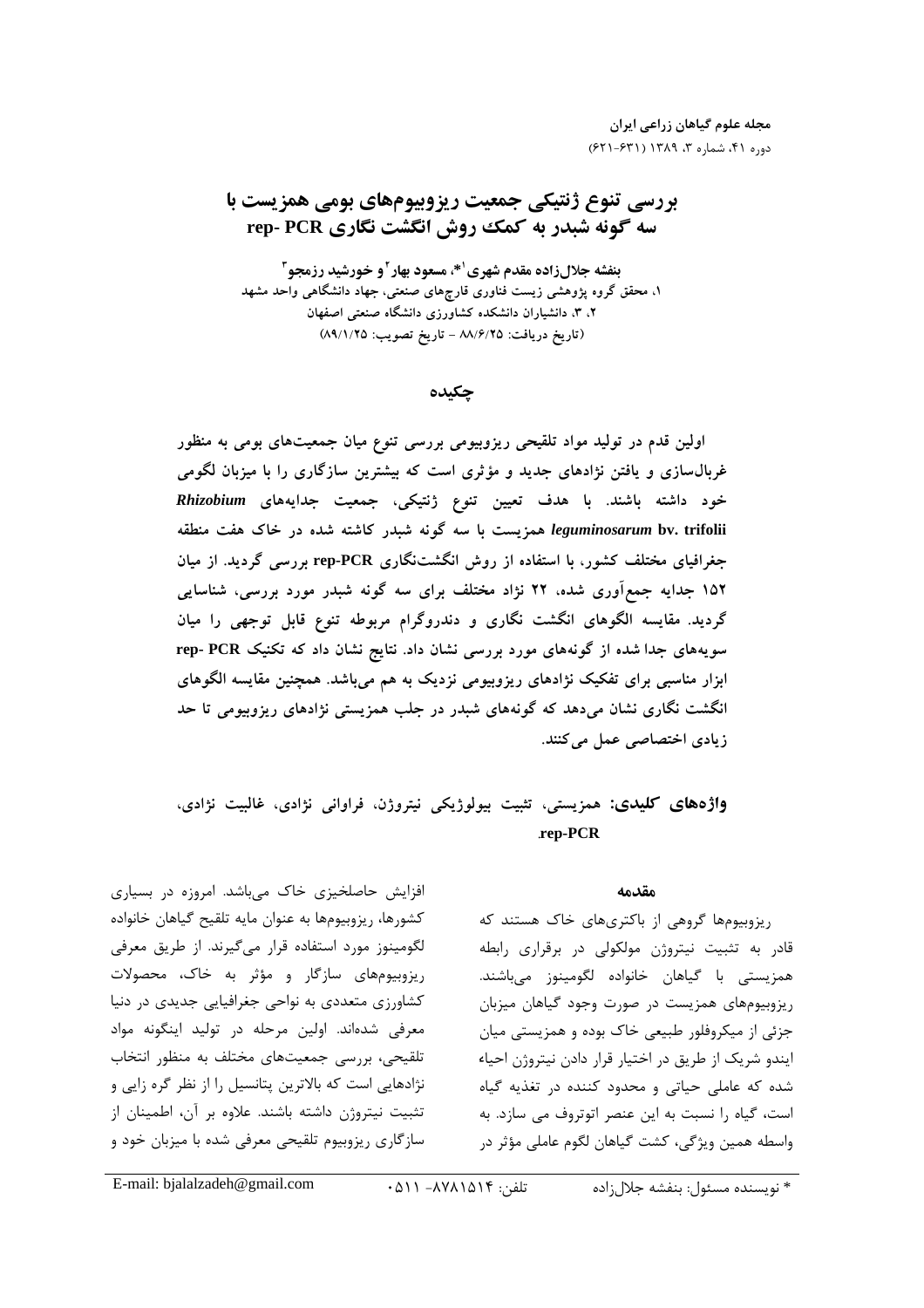قدرت رقابت با نژادهای بوم*ی غ*یر موثر در خاکها از اهميت بالايي برخوردار است (McInnes et al., 2004).

ا: میان گیاهان علوفهای متعلق به خانواده بقولات .<br>ن  $\epsilon$  عیاه شبدر (*Trifolium spp*.) به لحاظ ارزش کمی و کیفه علوفه حایگاه ویژهای در کشاورزی جهان دارد (Zohary & Heller, 1984). این گیاه دارای سازگاری .<br>وسیعے در نواجے مختلف جغرافیایی کرہ زمین مےباشد. .<br>د شید. دارای سیستم ریشهای قوی م*ی*اباشد که با کمک .<br>پاکتری های ریزوییوم به حاصلخیزی خاک و بهبود .<br>زهکشی آن کمک مرکند. علاوه بر تأثیر در بهبود كيفيت خاک، شيد, در سراسر دنيا در تأمين علوفه، کاه، .<br>كود سن و علوفه سيلو شده و همچنين توليد عسل نقش دارد (Taylor, 1985). این گیاه دارای ۱۲ گونه .<br>تحاری مهم است که پنج گونه آن در ایران کشت م شوند و پومل ایران میباشند. ریزویپوههای شیدر، متعلق به گونه .*Rhizobium leguminosarum* bv .<br>*trifolii ه*ستند. ب<sub>ر د</sub>سی تنوع جمعیتهای طبیعی شبدر .<br>نشان مے دھد که تنوع بالایے از نظر کارایے و یا عدم کارایی فرایند تثبیت ازت میان ریزویپوههای همزیست و گونههای مختلف شبدر وجود دارد ,Tefaye & Holl) روشهای مختلف .1999; Svenning et al., 2001) .<br>توتيب و فنوتيب در برآورد تنوع جمعت ريزوسومها .<br>ذ .<br>نشان مے دھد که ساختار جمعیت ریزویبومھا در نوا*جی* .<br>د مختلف بسيار متنوع است ,Hartman & Amarger) .<br>(1991. تجزيه و تحليل فنوتييي جمعيت ريزوبيومها .<br>شامل بررسی خصوصیات تغذیهای، مقاومت به فاژها با .<br>آنتي بيوتيکها (Josic et al., 2002)، عکس|لعمل در .<br>داد آنترسوهای خاص، تحمل به فلزات سنگین، الكتروفورز ايزوآنزيمها (Engvild et al., 1990)، نوع .<br>ن (Thiao et al., منبع کربن و اسیدهای آمینه مصرفی (2004، الكَوى الكتروفورز ژل SDS) SDS (Noel et al., 1980) و همچنین تعداد و اندازه پلاسمیدها & Hartman) j- > # Amarger, 1991; Josic et al., 2002) میان حدایههای مختلف ریزوسوم مورد استفاده قرار گ فته است. پرسی خصوصیات ژنومی ربزوییوهها در .<br>ذ سطح مولکولی مطمئن ترین روش برای تعیین تنوع میان iز<br>آنها می باشد Hartman & Amarger, 1991; Josic et al., 2002). دوشهای متعدد انگشتنگاری بر مبنای

RAPD, AFLP, PCR- RFLP شامل تكنيكهاى RAPD, AFLP, PCR-و rep- PCR از جمله تکنیکهای رایج در برآورد تنوع حمعیتهای رنوییومی میاشند. در مقایسه با سایر روشهای بیولوژیکی مولکولی رایج، روش rep-PCR به دلیل نشان دادن جندشکلی : باد، سهولت اجرا، سرعت در کسب نتیجه و نیاز به مقادیر بسیار کم DNA ژنومی .<br>ذ .<br>بسيار مورد توجه قرار گرفته است Abd- El- Haleem) .et al., 2002; Taurian et al., 2006; Blazinkov et al., (2007. نخستين بار .Versalovic et al از اين .<br>توالي هاي تکيلي حفاظت شده براي طراحي آغازگرهاي اليگونوكلئوتيدى ERIC ،REP و BOX، به منظور .<br>د حستجوی ژنوم طبف وسیعی از پاکتری ها و پافتن .<br>ذ .<br>توالی های مشابه به کمک تکنیک PCR، بهره بردند. De Bruijn (1992)، جهت بررسی امکان به کارگیری .<br>روش rep-PCR در طبقه بندی نژادهای ریزوبیومی .<br>نزدیک به هم، الگوی حاصل از تکثیر DNA ژنومی ۱۲ ; .<br>نژاد R. meliloti را که از نواحی جغرافیایی بسیار .<br>ذ متنوعي جمع آوري شده بودند، با يكديگر مقايسه نمود. .<br>نتایج آزمایشات وی نشان داد که توال<sub>ی</sub>های مشابه REP و ERIC در ژنوم ريزوبيومها، اگروباكتريومها و .<br>د سودوموناس ها بسيار حفاظت شده مي باشند و روش هاي REP و ERIC-PCR می توانند برای تشخیص و طبقه بندی نژادهای ریزویبومل بسیار نزدیک به کار روند. از .<br>آنجاییکه خصوصیات ژنتیکی رنویپوههای همزیست و میزان سازگاری آنها یا گیاهان میزبان مهمترین عامل تعیین کننده قدرت رقابت نژادهای مختلف برای گرهزایی مے باشد، اطلاع از تنوع میان جمعیت نژادهای موجود در .<br>خاکهای مختلف، میزان فراوانی نژادها و شناسایی .<br>نژادهای سازگار با گونههای مختلف میزبان همواره مورد ۔<br>توجه محققین بوده است. منظور از گروزایی سازگار بنا بر تعریفی که توسط Ballard (2004) Howeison & Ballard سان شده عبارت است از انتخاب ترجیحی برخی نژادها ۔<br>توسط گیاہ میزبان، از میان جمعیتی از نژادهای مختلف و مؤثر که همگی قادر به گرهزایی هستند. در این یژوهش، کارایی روش انگشتنگاری rep- PCR در تعیین ۔<br>تنوع ژنتیکی نژادهای بومی همزیست با گونههای .<br>مختلف شیدر و همچنین نقش گونه شیدر میزبان در .<br>شکل گیری این تنوع، مورد بررسی قرار گرفت.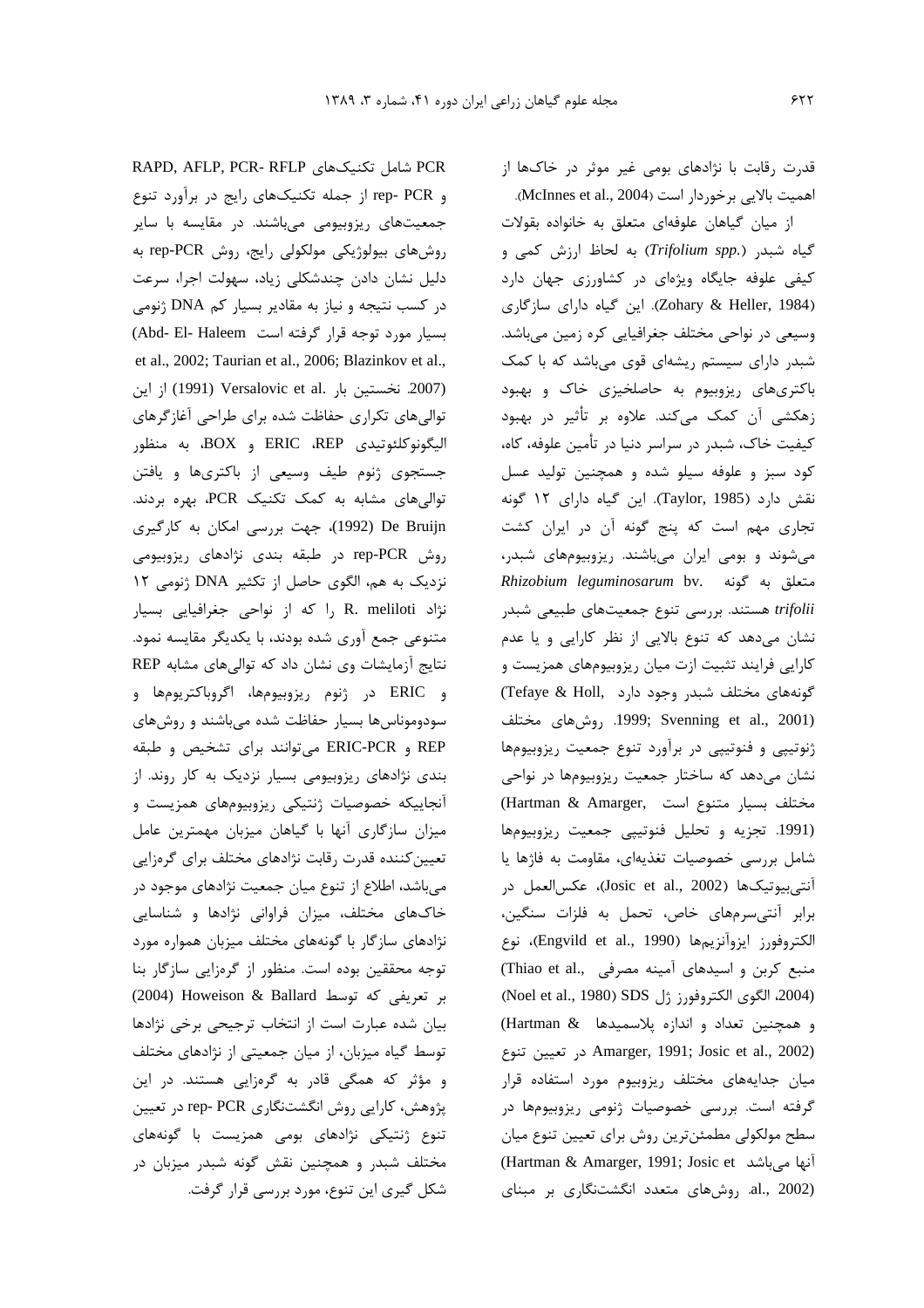مواد و روشها تهیه سویههای ریزوبیوم نمونههای خاک از هفت منطقه جغرافیایی کشور شامل استانهای لرستان، اصفهان، خراسان، همدان کردستان، کرمانشاهان و آذربایجان جمعآوری گردید (جدول ۱). بذور سه گونه شبدر مصری (T. alexanderinum)، شبد, قرمز (T. pratense) و شبدر ایرانی (T. resupinatum) به طور جداگانه در خاک مناطق ذکر شده کاشته شدند. به این ترتیب ٢١ گلدان با ترکیبات مختلف خاک-گونه گیاهی آماده گردید. پس از نگهداری در گلخانه و تشکیل گره بر روی ریشهها، گرههای درشت و صورتی رنگ از ریشه گیاهان جدا شدند. گرمها ابتدا به مدت یک دقیقه در الکل ۷۰ درصد و سپس به مدت دو دقیقه در محلول هیپوکلریت سدیم ۱۰ درصد ضدعفونی گردیدند. سپس به داخل پتری حاوی آب مقطر استریل منتقل گردیده و شستشو داده شدند. به منظور جداسازی باکتریها از داخل گرهها، یک قطره آب مقطر استریل بروی سطح پتری استریل قرار داده شد سپس با قرار دادن هرگره در داخل قطره و فشار مكانيكى توسط يك پنس استريل، گره له گردید تا توده باکتریایی خارج و به داخل آب انتقال یابد. یک لوپ از سوسپانسیون باکتریایی حاصل با رعایت شرایط سترون روی محیط جامد TY آگار کشت داده شد و با استفاده از چندین بار کشت خطی بر روی این محیط خالص سازی گردید. پس از رشد ریزوبیومهای خالص شده روی محیط جامد و اطمینان از خالص بودن آن، از محیط کشت هر باکتری یک تک کلونی برداشته شد به لولههای آزمایش حاوی ۵ میلی لیتر محیط کشت TY مایع منتقل گردید و پس از رشد کافی باکتریها در محیط کشت (۱-۹/۰ =OD) بهمنظور نگهداری طولانی مدت، ابتدا یک میلی لیتر از محیط کشت مایع حاوی باكترى رشد يافته داخل ميكروتيوبهاى ١/٥

میلی لیتری ریخته شد، سپس ۵۰۰ میکرولیتر از گلیسرول سترون شده به آنها اضافه گردید و پس از فریز شدن در نیتروژن مایع، به فریزر ۸۰ - درجه سانتیگراد منتقل شد.

#### استخراج DNA

جداسازی DNA ژنومی بر اساس روش مبتنی بر

SDS از کشت ۲۴ ساعته تک کلونی باکتریها در TY مايع صورت گرفت. روش مورد استفاده بر اساس دستورالعمل تغيير يافته .Moller et al (1992) بود. رسوب باكتريايي حاصل در ٢٢٠ ميكروليتر از بافر ليز کننده به صورت سوسپانسیون در آمد. سوسپانسیون باکتری به مدت ۱۰ دقیقه در حرارت ۹۵ درجه سانتی گراد و پس از آن به مدت پنج دقیقه روی یخ نگهداری شد. به هر نمونه مقدار ۸۰ میکروگرم از محلول تازه تهيه شده لايزوزايم اضافه گرديد و به مدت ٣٠ دقیقه در ۳۷ درجه سانتی گراد انکوبه شد. پس از اضافه نمودن ۴۰۰ میکرولیتر از بافر مخصوص استخراج به همراه ۴۰ میلی لیتر از ۲۰ SDS درصد به محتویات قبلی در ۶۵ درجه سانتیگراد نگهداری گردید. پس از گذشت ١٠ دقيقه ٢٥٠ ميكروليتر استات پتاسيم ۵ مولار اضافه گردید و لولهها ۲۰ دقیقه روی یخ قرار گرفتند. در مرحله بعد لولهها به مدت ۱۵ دقیقه با دور ۱۴۰۰۰ rpm سانتریفوژ شدند و فاز رویی به لولههای جدید منتقل گردید. سپس ۵۰۰ میکرولیتر از محلول کلروفرم-ايزوآميلالكل به هر لوله اضافه شد و به مدت پنج دقيقه با همان دور قبلی سانتریفوژ گردید. فاز رویی مجدداً به لولههای جدید انتقال یافت و به آن مقدار ۰/۶ حجم نمونه از ایزوپروپانول سرد افزوده شد. پس از سانتریفوژ نمونه بهمدت پنج دقیقه در ۱۴۰۰۰ دور، رسوب DNA تشکیل گردید. در انتها، رسوب DNA با الکل ۷۰ درصد شستشو داده شد و پس از خشک شدن کامل، DNA در ۲۵ میلی لیتر آب دو بار تقطیر استریل حل گردید. به منظور تعیین کیفیت و کمیت DNA استخراج شده از اسیکترومتری و الکتروفورز ژل اگارز ۱٪ استفاده گردید. غلظت DNA در کلیه نمونهها در حدود ۲۵ نانوگرم بر میکرولیتر تنظیم شد.

### واكنش زنجيرهاي پلىمراز

واكنشهاي rep-PCR به كمك آغازگر .(5'-CTACGGCAAGGCGACGCTGACG-3') TIB-MOLBIOL) BOXAIR) انجام شد. واكنشهای BOX-PCR بر اساس روش ارايه شده توسط .Versalovic et al (1994) انجام گرفت. به طور خلاصه غلظت نهایی مواد در مخلوط واکنش ۱۵ میکرولیتری شامل ٢۵ نانوگرم DNA الگو، ١x از بافر ديونيزه، ١٠٪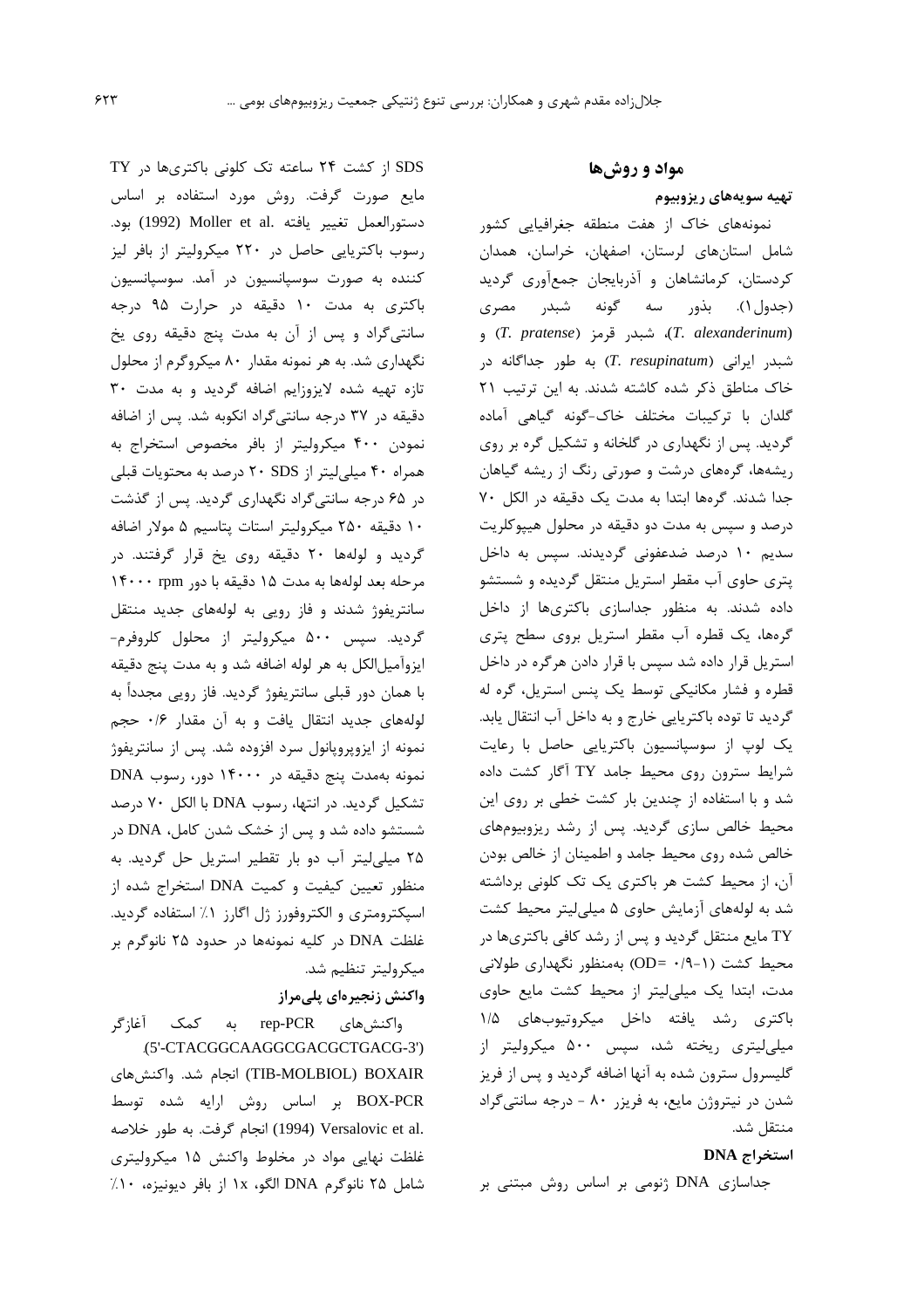j'  $1/7$  mM dNTP أز مخلوط (I M DMSO MgCl<sub>2</sub> ۳ واحد از *Taq* DNA polymerase (سيناژن)، ۲/۶mM از آغازگر BOXAIR بود. الگوی دمایی مورد استفاده در واكنش هاى BOX-PCR به ترتيب شامل: واسرشت اولیه در ۹۴ درجه سانتیگراد به مدت ۵ دقیقه، ۳۰ چرخه به ترتیب واسرشت در ۹۴ درجه سانتی گراد به مدت ۱ دقیقه، اتصال در ۵۲ درجه سانتی گراد به مدت ۱ دقیقه، گسترش در ۶۵ درجه سانتی گراد به مدت ٨ دقیقه و گسترش نهایی در ۶۵ درجه سانتی گراد به مدت ۱۶ دقیقه، بود. مراحل تکثیر در دستگاه ترموسایکلر اپندورف مدل صورت گرفت. محصولات PCR روى ژلهاى آگارز ه/١/. TBE الکتروفورز شد و پس از رنگآمیزی در محلول اتیدیوم gel document (viber lourmat مستگاه اgel document (viber lourmat (TCR-20-M عکس برداری گردید.

# تجزیه و تحلیل دادهها

ارزش دهی باندها به صورت صفر برای عدم حضور و یک برای حضور باند صورت گرفت. ماتریس تشابه بر اساس ضرایب تشابه مختلف و روشهای مختلف کلاستر بندی تشکیل شد و ضریب کوفنتیک برای تمامی روشهای مورد استفاده محاسبه گردید. کلاستر نهایی به کمک ضریب جاکارد (Jaccard index) و روش UPGMA در نرم افزار NTSYS 2.0 ترسيم گرديد.

### نتايج و بحث

در این بررسی ۱۵۲ جدایه ریزوبیومی جدا شده از گرههای سه گونه شبدر در خاکهای هفت ناحیه جغرافیایی کشور با هدف امکان استفاده از روش rep-PCR در تعیین تنوع ژنتیکی جدایههای ریزوبیومی نزدیک به هم و بررسی همزمان نقش عامل گونه میزبان بر چگونگی پراکنش این تنوع، مورد بررسی قرار گرفتند. این بررسی در سه مرحله صورت گرفت. در مرحله نخست الكوى انكشت نگارى با آغازكر BOXAIR براى تمامی جدایهها در داخل هر تیمار بهطور جداگانه مورد مقایسه قرار گرفت. در این مرحله شاخص فراوانی نژادی و غالبیت نژادی برای جدایههای داخل هر تیمار (یک خاک - یک گونه شبدر) محاسبه گردید. پس از مقایسه الگوی باندی در داخل تیمارها، جدایههایی که الگوی

مشابهی داشتند یک نژاد در نظر گرفته شده و به عنوان نمایندگان نژادهای هر تیمار در مقایسات بعدی انتخاب شدند. در این مرحله تنوع میان الگوهای مشاهده شده پایین بود به طوریکه میانگین تنوع مشاهده شده داخل تیمارها برای ٢١ تیمار گونه شبدر- منطقه جغرافیایی، کمتر از ۳۰٪ بود. مرحله بعدی، مقایسات بین گونهای در خاکهای ثابت بود. به این صورت که نژادهای منتخب مربوط به هر سه گونه که در داخل یک خاک کشت شده بودند با یکدیگر مقایسه شدند و تعداد تیپهای نژادی و فراوانی هر تیپ نژادی برای هر نمونه خاک تعیین گردید. به عنوان مثال از ۷ جدایه منتخب از روی شبدر مصری، ایرانی و قرمز کاشته شده در خاک اصفهان، تنها دو جدایه که ازگونههای شبدر متفاوتی جداسازی شده بودند الگوی مشابهی داشتند و سایر جدايهها كاملأ متفاوت بودند. بنابراين ميزان تنوع نژادي جدایههای این سه گونه در خاک اصفهان ۸۰٪ (۶ جدایه از ٧ جدايه) در نظر گرفته شد (شكل ١). ميانگين اين معیار برای مجموع خاکهای مورد بررسی بیش از ۷۰٪ تخمین زده شد. در مرحله سوم مقایسات، تیپهای نژادی مشخص شده برای هر خاک در مقایسه دو به دوی خاکها مورد مقایسه قرار گرفتند. در نهایت ۲۲ جدایه که الگوی انگشت نگاری کاملاً متفاوتی داشتند شناسایی گردیدند (شکل ۲). از میان ۲۲ نژاد شناسایی شده، پنج تیپ نژادی جمعیت غالب گرههای ریزوبیومی را تشکیل میدادند بهطوریکه فراوانی یک جدایه (شماره۹) به تنهایی بیش از ۲۰٪ از جدایههای بدستآمده بود. مقايسه شاخصهاى فراوانى (جدول ٢) بدست آمده برای خاکهای هفت منطقه مورد بررسی با مشخصات این خاکها (جدول ۱) نشان میدهد که تنوع نژادهای ریزوبیوم همزیست در نواحی شبدرخیز و یا آنهائیکه سابقه کشت شبدر داشتند بیشتر میباشد بهطوریکه در نمونه خاک مربوط به استان لرستان که از زمین بایر جمعآوری شده و نمونه خاک مشهد که مربوط به مزرعه يونجه مىباشد، تنوع ريزوبيومى نسبت به سایر خاکها بسیار پائینتر است. این امر می تواند به دلیل عدم وجود گیاه میزبان اختصاصی باشد. در خاک لرستان از میان ۲۴ جدایه ریزوبیومی جدا شده از گونههای مختلف شبدر، جدایههای بدستآمده از دو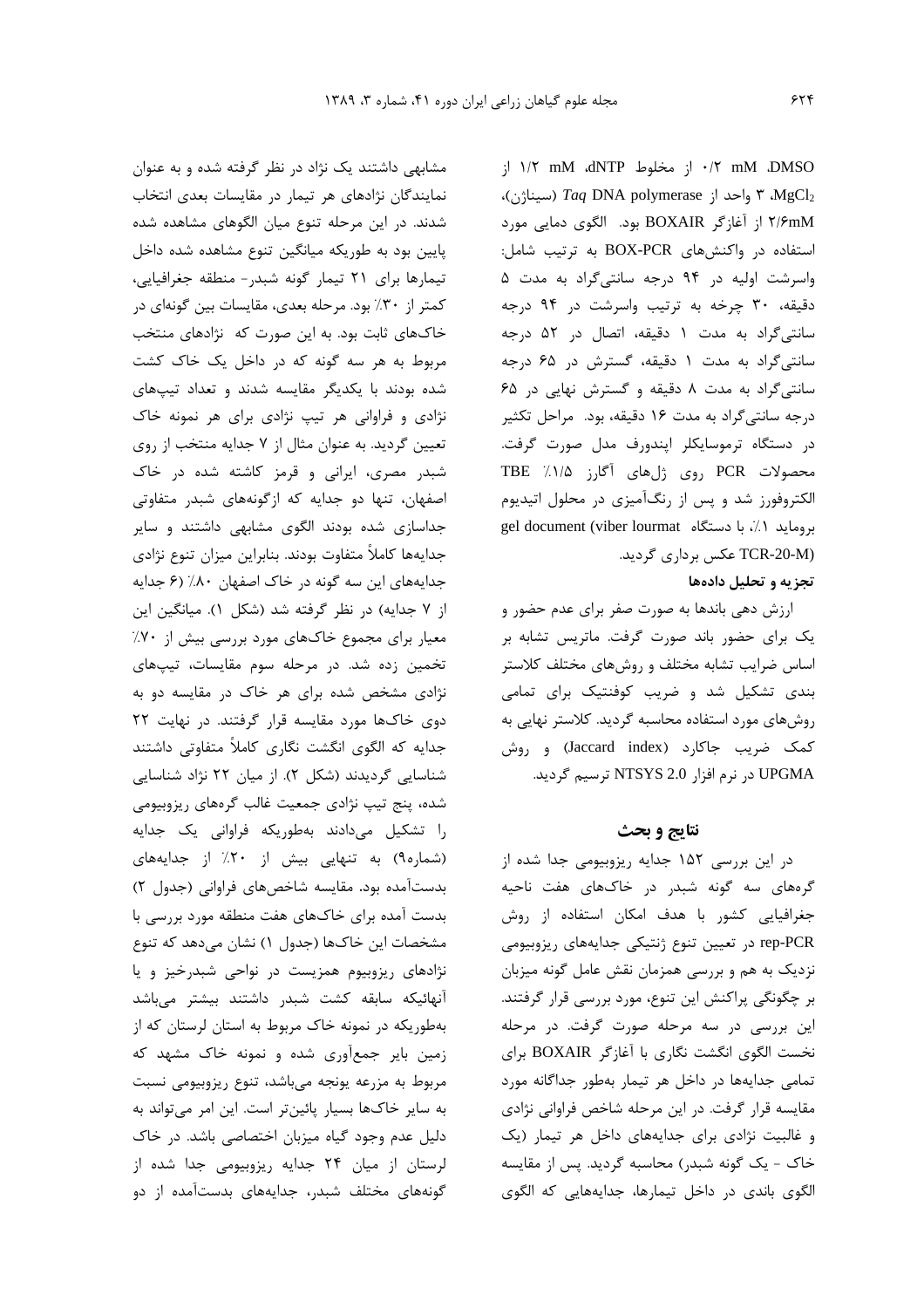گونه شبدر ایرانی و شبدر قرمز دارای الگوی انگشتنگاری یکسانی بودند. این الگو با فراوانی زیادی برابر با ۱۶۶ مشاهدهشد. در مورد شبدر مصری نیز تنها دو الگوی متفاوت دیده شد. میزان تنوع زیاد جمعیتهای ریزوبیومی در خاکهای زراعی با سابقه کاشت گیاه میزبان لگوم نسبت به زمینهای بایر توسط ديگران نيز تأييد شده است (MacInnes et al., 2004).

در حضور لگوم میزبان، به علت وجود رقابت بر سر گرهزائی، بروز تنوع در جمعیت نژادهای ریزوبیومی بالا می باشد و بالعکس در غیاب میزبان لگومی، این تنوع در جمعیت ساپروفیتهای خاک رخ میدهد و بنابراین این امکان وجود خواهد داشت که تنها نژادهای ریزوبیومی محدودي در چنين خاکهايي غالبيت يابند Zribi et)  $al., 2004)$ 

جدول ١- اطلاعات مربوط به مناطق جمع آوري نمونه خاک

| محل جمع أورى خاك | نام منطقه                    | شماره خاک |
|------------------|------------------------------|-----------|
| زمین بایر        | لرستان- درود- روستاي كنگاباد |           |
| خاک شبدرخيز      | اصفهان- نطنز                 | ٢         |
| مزرعه يونجه      | خراسان- مشهد- روستای چاهشک   | ٣         |
| خاک شبدرخيز      | همدان                        | ۴         |
| خاک شبدرخيز      | كرمانشاه- چقاكبود            | ۵         |
| خاک شبدرخيز      | كردستان- كامياران            | ۶         |
| خاک شبدرخيز      | آذربايجان غربي _ مياندوآب    | ٧         |

| فراوانی نژادی کل | فراواني نژادي<br>بین گونهای  | فراواني نژادي  | گونه ميزبان      | منطقه          | رديف |
|------------------|------------------------------|----------------|------------------|----------------|------|
| .117             | $\cdot$ / $\vee$ $\triangle$ | $\cdot$ /۲۵    | T. alexanderinum | لرستان         |      |
|                  |                              | .117           | T. resupinatum   |                |      |
|                  |                              | .117           | T. pratense      |                |      |
| $.77\lambda$     | .110                         | $\cdot$ /٢     | T. alexanderinum | اصفهان         |      |
|                  |                              | $\cdot/\Delta$ | T. resupinatum   |                | ٢    |
|                  |                              | .70            | T. pretense      |                |      |
| .19              | .199                         | .70            | T. alexanderinum | خراسان         |      |
|                  |                              | .77V           | T. resupinatum   |                | ٣    |
|                  |                              | .715           | T. pratense      |                |      |
| $\cdot/\gamma$   | $\cdot/\lambda$ .            | .170           | T. alexanderinum | همدان          |      |
|                  |                              | $\cdot/\gamma$ | T. resupinatum   |                | ۴    |
|                  |                              | $\cdot$ /۴     | T. pretense      |                |      |
| $\cdot$ /٣٣      | $\cdot$ / $\vee$ $\triangle$ | $\cdot$ /۴     | T. alexanderinum | كردستان        |      |
|                  |                              | .19            | T. resupinatum   |                | ۵    |
|                  |                              | $\cdot$ /٣٧    | T. pretense      |                |      |
| $\cdot/\gamma$   | $\cdot/\Delta$               | $\cdot/\Delta$ | T. alexanderinum | کر مانشاہ      |      |
|                  |                              | .170           | T. resupinatum   |                | ۶    |
|                  |                              | .797           | T. pratense      |                |      |
| .179             | .199                         | $.77\lambda$   | T. alexanderinum | أذربايجان غربي |      |
|                  |                              | $\cdot$ /٣٧    | T. resupinatum   |                | ٧    |
|                  |                              | $\cdot/\Delta$ | T. pratense      |                |      |

حدول ٢- مقادير شاخص فراواني نژادي براي ٢١ تيمار گونه شيدر - منطقه حغرافيايي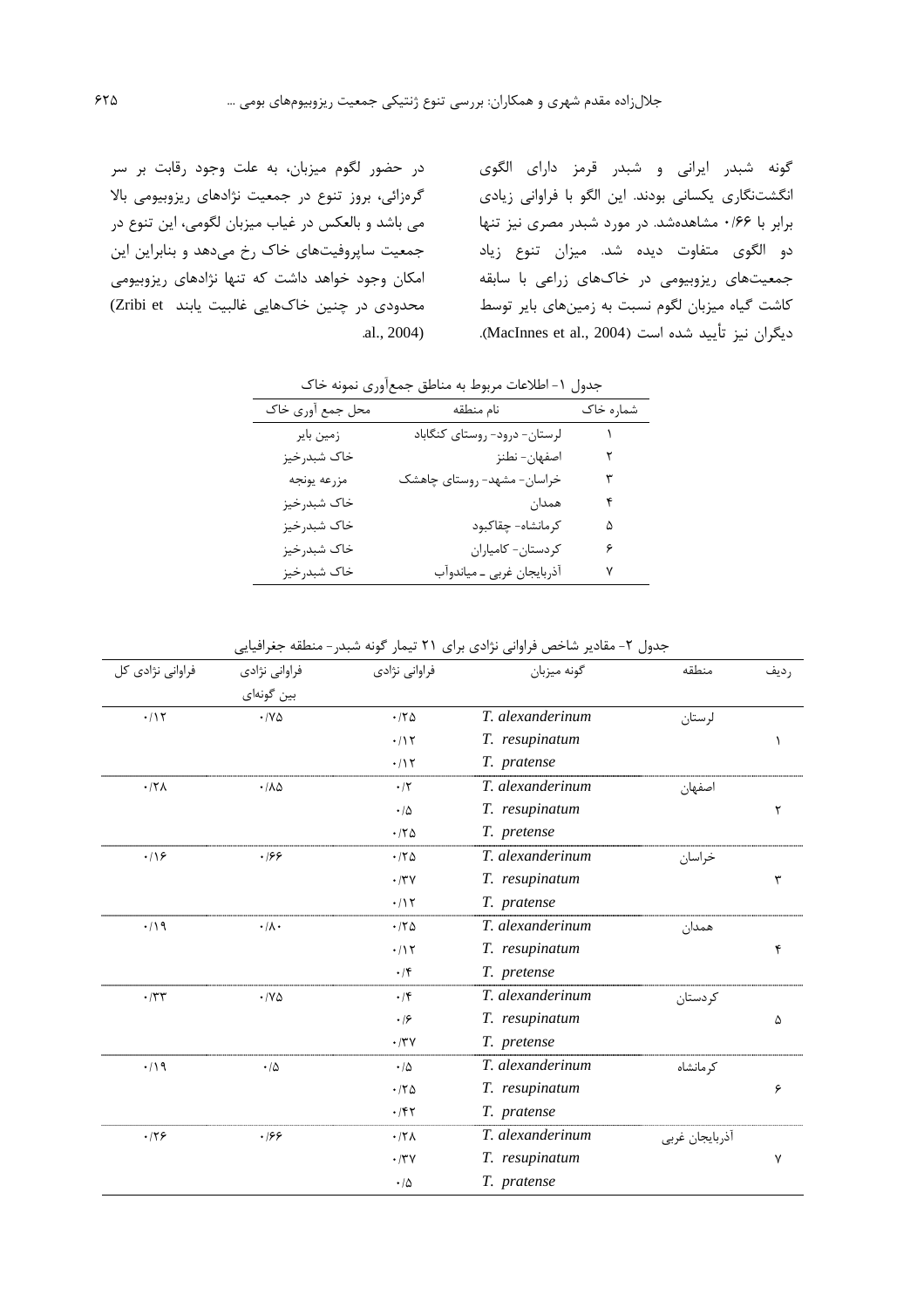

شكل ١- الگوى DNA تكثيريافته با آغازگر BOXAIR، ١-١٢ : مقايسه جدايههاى منتخب سه گونه شبدردر خاک نطنز، ۲۳-۱۳: مقایسه جدایههای منتخب سه گونه شبدر در خاک همدان، ۱۲ : ۱۰۰ bp plus DNA ladder :



شکل ۲- نمایش الگوی انگشت نگاری ۲۲ نژاد ریزوبیومی شناسایی شده از گونههای شبدر با استفاده از آغازگر BOXAIR (جاهکهای ۲۲-۱)، N: 1adder :M (-۲۲

مختلفی گرهزایی شده بودند. در این تحقیق نژادهای شماره ۰، ۲، ۶، ۱۰ و ۱۲ با گونه شبدر مصری، نژادهای ۴، ۷، ۱۳ و ۲۰ با شبدر ایرانی و نژادهای ۵، ۱۱، ۱۴، ۱۵، ۱۶، ۲۱ و ۲۲ با شبدر قرمز گرهزایی نمودند. همچنین، نژادهای شماره ۳ و ۱۹ با گونههای شبدر ایرانی و قرمز، نژاد شماره ۹ با گونههای ایرانی و مصری و نژادهای ۸، ۱۷ و ۱۸ با هر سه گونه شبدر گرهزایی نمودند.

به منظور گروهبندی و تعیین فواصل ژنتیکی ۲۲ نژاد

مقایسه شاخصهای فراوانی جدایههای مورد بررسی، نشان داد که تنوع نژادی بالایی میان جمعیتهای بومی ريزوبيوم درخاكهاي تحت مطالعه وجود دارد. همچنين گونههای شبدر نیز در جذب جدایههای ریزوبیومی تفاوتهای آشکاری از خود نشان دادند به طوریکه تنوع مشاهده شده در مقایسه جدایههای مربوط به یک گونه کمتر و در مقایسه جدایههای مربوط به گونههای مختلف کاشته شده در یک نوع خاک بیشتر بود (جدول۲). به این معنی که گونههای مختلف در اکثر موارد با نژادهای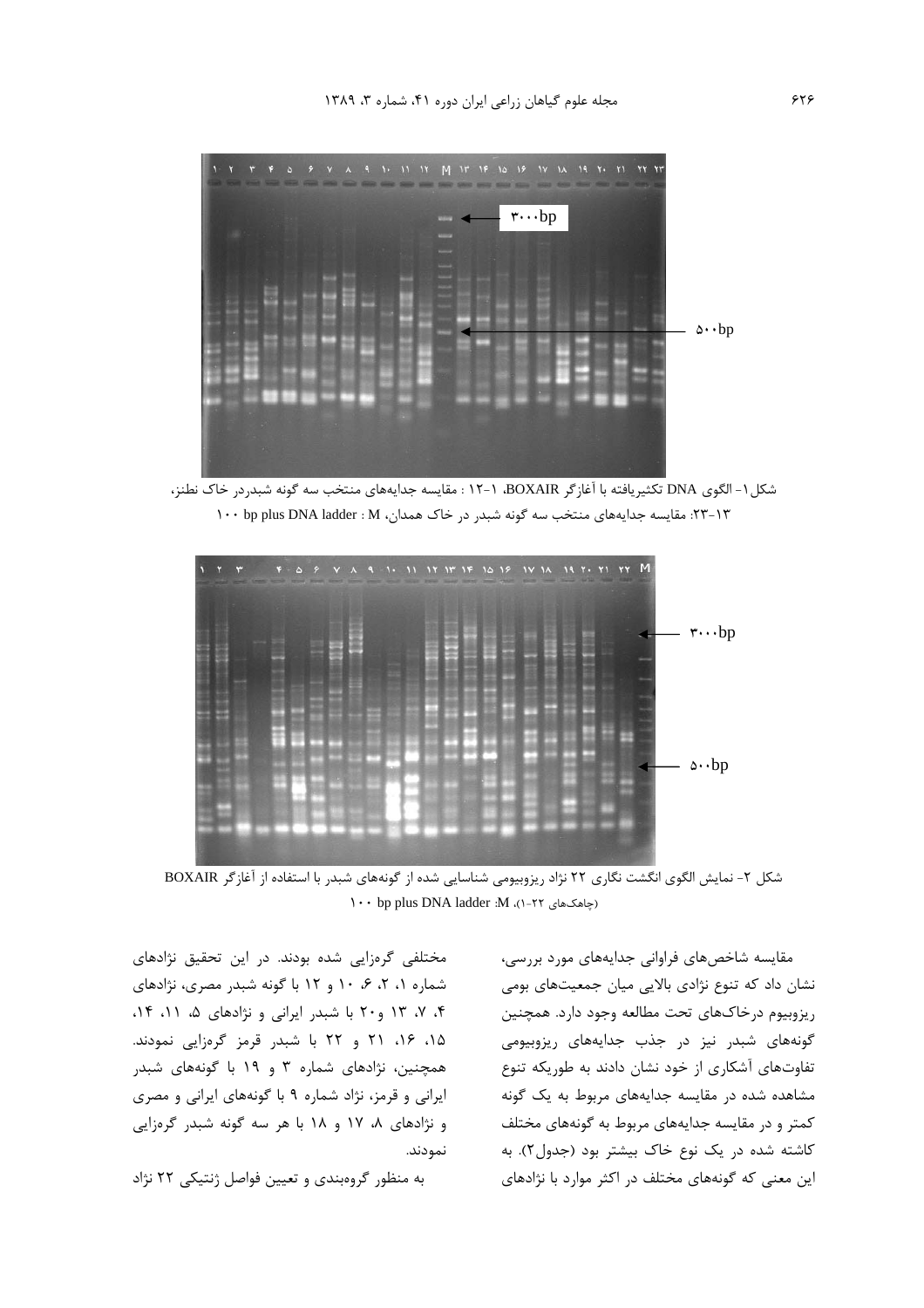شناسائی شده، در این تحقیق با استفاده از دادههای مربوط به انگشتنگاری مبتنی بر تکنیک BOX- PCR ماتریس تشابه بر اساس ضرایب تشابه مختلف و روش های مختلف کلاستربندی تشکیل شد و ضریب کوفنتیک برای تمامی روشها، محاسبه شده و کلاستر نهایی به کمک ضریب جاکارد و روش UPGMA در نرمافزار NTSYS2.0 ترسيم گرديد. با توجه به دندروگرام، بیشترین تشابه بین نژادهای شماره ۱۳ و ۱۸ و نژادهای شماره ۱۴ و ۲۰ ( با ضریب تشابه ۸۰ درصد) و کمترین تشابه بین نژادهای ۸ و ۲۲ (با ضریب تشابه ۱۰ درصد) دیدهشد (شکل ۳). اگرچه بر اساس دندروگرام حاصل، فاصله ژنتیکی نژادهایی که از گونههای متفاوت و خاکهای مختلف جدا شدهاند، بیشتر است، اما این موضوع در مورد تمام نژادها صادق نیست بطوریکه در چند مورد شباهت میان نژادهایی که از گونهها و یا خاکهای متفاوت جدا شدهاند، از شباهت نژادهای مربوط به یک گونه و خاک مشترک بیشتر است. همچنین همانطور که قبلا نیز ذکر شد در چند مورد دو گونه متفاوت با جدایه یکسانی گرهزایی نموده بودند. بروز این موارد استثناء می تواند به این دلیل باشد که گیاه شبدر یک لگوم دگرگشن بوده و انتظار میرود هتروزیگوسیتی بالایی میان جمعیت گیاهان داخل هر گونه وجود داشته باشد لذا این امکان وجود دارد که

اختلاط ژرم پلاسمها در داخل گونههای مختلف شبدر سبب شده که در برخی موارد گونهها در جذب جدایههای همزیست کاملاً انتخابی عمل نکنند و با نژادهای مشابهی رابطه برقرار نمایند.

همزیستی ریزوبیومها با میزبان اختصاصی، نتیجه تنوع همزمان گیاه میزبان و ریزوبیومهای همزیست می باشد. این پدیده از طریق مقایسه تنوع جمعیت ریزوبیومهای متعلق به گونهها یا بیوارهای مشترکی که از روی میزبانهای متفاوت جداسازی شده اند، به خوبی قابل مشاهده است. شاهد دیگر این ادعا تنوع بالای جمعیت ریزوبیومها در مناطقی است که منشأ تنوع گیاهان میزبان می باشند (Young & Johnson, 1989). در مطالعات متعددی به نقش و اهمیت میزبان گیاهی در شکل گیری تنوع ژنتیکی جمعیت ریزوبیومهای همزيست اشاره شده است .(Handley et al., 1998 Laczian & Bromfield, 2004) در یک بررسی جدایههای جمعآوری شده از دو گونه Galega orientalis و Galega officinalis در خاک قفقاز که مرکز تنوع این گیاه میباشد، با استفاده از تکنیک AFLP مورد انگشت نگاری ژنومی قرار گرفتند. نتایج AFLP، الگوهای کاملاً متفاوتی را برای جدایههای جمعآوری شده از دو گونه مذکور نشان داد. از این بررسی چنین نتیجهگیری شد که در صورت وجود تنوع



شکل ۳- دندروگرام حاصل از بررسی تنوع ژنتیکی ۲۲ نژاد شناسایی شده با استفاده از آغازگر BOXAIR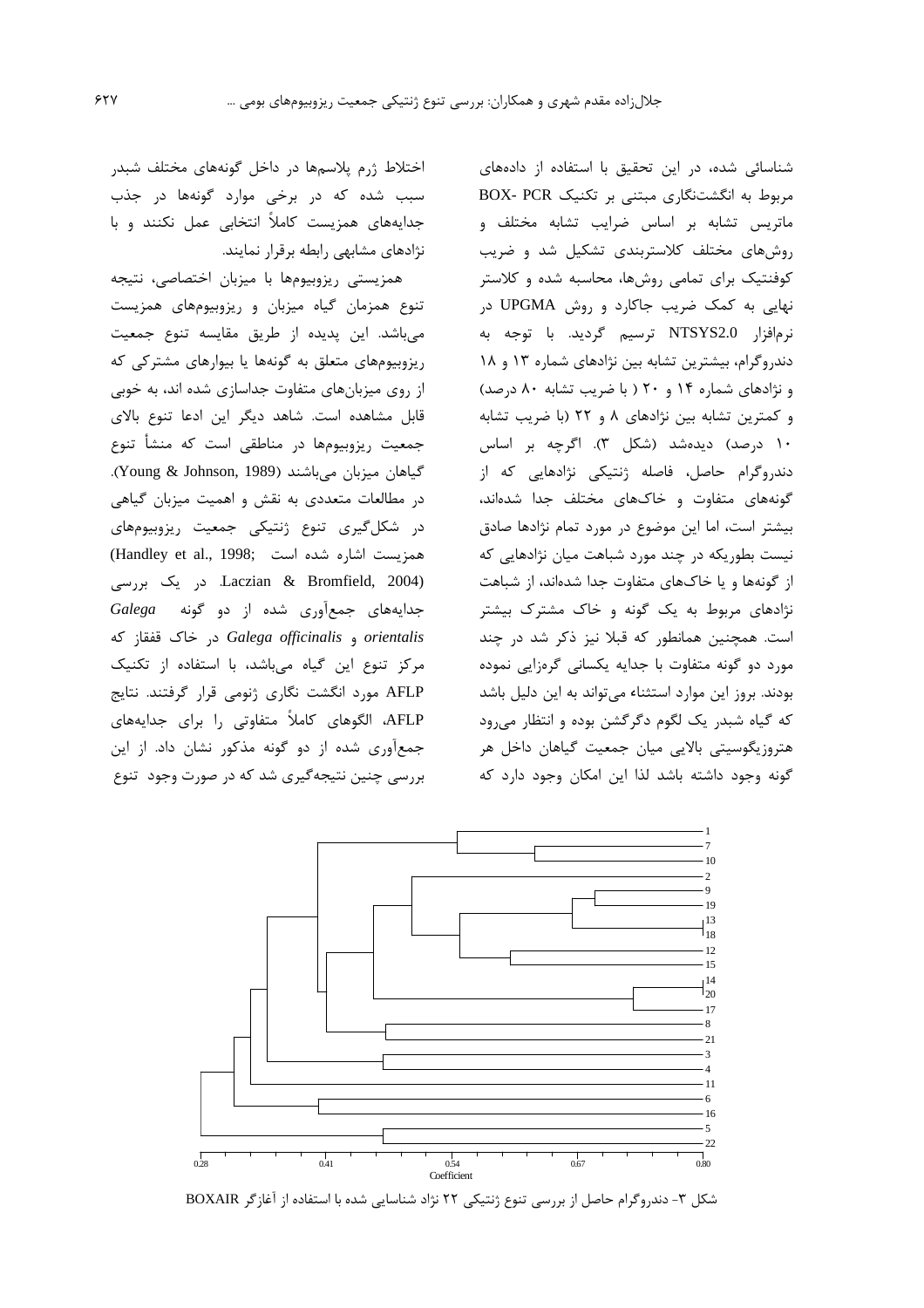خاص به تعداد محدودی از نژادها اختصاص یابد. شواهد نشان می دهد در صورتیکه از گونهها یا ارقامی استفاده شود که در جذب ریزوبیوم اختصاصی عمل میکنند، تعداد و فراوانی تیپهای نژادی در جمعیت ریزوبیومهای خاک به طور موثری کاهش می بابد. با این وجود دلایل بسیاری وجود دارد که نشان میدهند یائین بودن شاخص فراوانی در برخی مناطق به علت محدودیت تیپهای نژادی موجود در خاک میباشد McInnes et) al., 2004). بنا بر یک نظریه انتخاب به نفع نژادهای موثر R. leguminosarum در همزیستی با گونههای شبدر در خاکهای بایر که به صورت معمول دارای تنوع نژادی کمتری هستند، بیشتر است(Yates et al., 2008). به عنوان مثال، به نظر می رسد، پائین بودن شاخص فراوانی در خاک شماره ۱ (که مربوط به شهرستان درود میباشد)، به علت فقدان تنوع نژادی در خاک این منطقه باشد. به طوریکه دو گونه شبدر ایرانی و قرمز در این خاک تنها توسط یک نژاد ریزوبیومی، گرهزائی شدهاند و فراوانی نژادی برای گونه شبدر مصری نیز در این خاک بالا نمیباشد. در صورتی که همین دو گونه در خاک نواحی دیگر نژادهای متنوعتری را به خود جذب نمودەاند.

در مطالعهای که بهمنظور بررسی تنوع جمعیت جدایههای R.leguminosarum bv. trifolii در مناطق مختلفی از خاک استرالیا به کمک پروبهای کروموزومی صورت گرفت، شاخص فراوانی نژادی بدست آمده برای جمعیت ریزوبیومهای خاک، بسیار پایین بود McInnes) et al., 2004). این شاخص برای جمعیتهای مرتبط با گونه شبدر زیرزمینی ۰/۲۸ و برای شبدر قرمز تنها ۰/۰۷ ارزیابی شد. در همین مطالعه، تنوع نژادی جمعیتهای ریزوبیومی که از گونه شبدر سفید در خاک مناطق جغرافیایی مختلفی در استرالیا جمع آوری شده بودند، به کمک روش الکتروفورز چند آنزیمی بررسی گردید. نتایج نشان داد که تنها ۱۷٪ از شاخصهای فراوانی مربوط به مناطق مختلف بالاتر از ۰/۳ بود. در تحقیق حاضر با استفاده از تکنیک انگشتنگاری rep-PCR با استفاده ازآغازگر BOXAIR، شاخص های فراوانی نژادی بین گونهای برای مناطق مختلف بین ۰/۵ تا ۰/۸۵ و میانگین این مقادیر بیش از ۰/۷ میباشد

زیاد در جمعیت میزبانهای گیاهی، جدایههای ریزوبیومی متنوعی نیز وجود خواهند داشت (Andronov et al., 2003). طی آزمایش دیگری که به منظور تعیین اهمیت ژنوتیپ میزبان گیاهی در ردیابی ciae در R. leguminosarum bv. viciae در خاکهای مناطق مختلفی از انگلستان با استفاده از تکنیک RAPD صورت گرفت، نشان داده شد که حتی گیاهان مختلف متعلق به یک گونه ممکن است با نژادهای ریزوبیومی متفاوتی همزیست شوند .Harrison) (1992.لذا به نظر می رسد انتخاب گونه میزبان در باززایی جمعیت نژادهای خاصی از ریزوبیومهای خاک تأثیر زیادی دارد. این امر در مطالعاتی که به جای یک میزبان از چندین گونه گیاهی برای به دام اندازی ریزوبیومها در یک خاک ثابت استفاده شده است به خوبی دیده می شود (McInnes et al., 2004). از طرف دیگر چنین عنوان شده است که برخی گونههای گیاهی در مقایسه با سایر گونهها قادرند جمعیتهای متنوعتری را برای گرهسازی در ریشههای خود بپذیرند .Souza et al., (1994. در یک بررسی، ۱۰۶ جدایه Bradyrhizobium japonicum از گرههای ریشه دو رقم متفاوت سویا، با استفاده از روش 16s-23s rRNA PCR- RFLP مورد مقایسه قرار گرفتند. نتایج نشان داد که با تغییر رقم گیاه میزبان در نوع جدایههای جذب شده تفاوتهایی دیده شد. اگرچه تفاوت در نوع تیپهای نژادی به صورت صد در صد نبود با اینحال در فراوانی تیپهای نژادی از گونهای به گونه دیگر تفاوت آشکاری مشاهده گردید و لذا چنین نتیجهگیری شد که ترکیب جمعیتی جدايههاي B. Japonicum تحت تأثير نوع گونه ميزبان قرار دارد (Lakzian & Bromfield, 2004).

در این تحقیق از میان ٢٢ نژاد متفاوتی که بر روی سه گونه شبدر در خاک هفت ناحیه از کشور شناسایی گردید، پنج تیپ نژادی، جمعیت غالب گرههای ریزوبیومی را تشکیل دادند. این مطلب که اکثر گرمها با تعداد کمی از تیپهای نژادی ایجاد میشوند، اولین بار در مطالعهای توسط .Broughton et al مطرح شد. بر طبق این نظریه، این امکان وجود دارد که حتی در مناطقی که نژادهای ریزوبیومی متنوعی درخاک وجود داشته باشند، شانس تصاحب گره در یک میزبان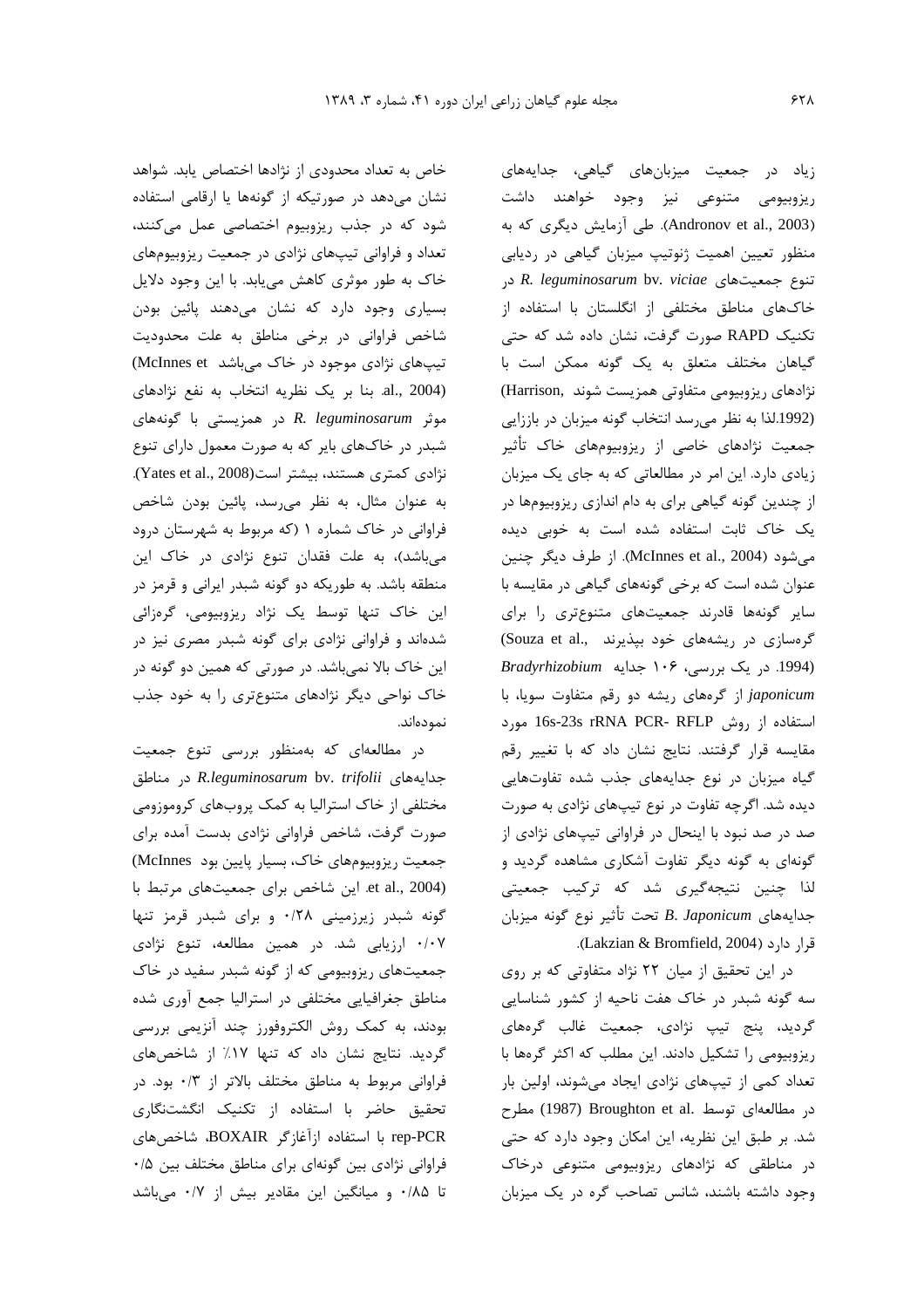(جدول ٢). اگرچه استفاده از تكنيك RAPD نيز در چند گزارش برای تفکیک جدایههای ریزوبیومی مناسب تشخيص داده شده است & Harrison, 1992; Dooley) Harrison, 1993)، ولي به نظر مي رسد با توجه به عدم اطمینان کافی به نتایج این نشانگر تصادفی، استفاده از تکنیک rep-PCR ارجحیت بیشتری برای تمایز جدایههای ریزوبیومی داشته باشد. استفاده از این روش توسط محققین دیگر نیز مورد توجه بودهاست (Gao et al., 2001; Seguin et al., 2001, Saldana et .al., 2003; Pandy et al., 2004)

## نتیجەگیرى كلى

نتایج بررسی حاضر نشان می دهد که تکنیک -rep PCR مبتنی بر آغازگر BOXAIR در ردیابی تنوع و تفکیک نژادهای بسیار نزدیک ریزوبیومی از قدرت و تكرارپذيري كافي برخوردار مىباشد. همچنين نتايج اين بررسی نشان داد که نژادهای ریزوبیومی در ایجاد رابطه همزیستی با میزبان خود تا حد زیادی اختصاصی عمل می کنند. از نقطه نظر کشاورزی پایدار، وجود میزبانهای لگومی که در جذب نژادهای همزیست به صورت انتخابی عمل میکنند از اهمیت بالایی برخوردار میباشد. در شرایطی که ساختار ژنتیکی جمعیت ریزوبیومهای خاک یک منطقه بسیار متنوع باشد، به علت رقابت بر سر گرەزايى، شانس اينكە يک نژاد تلقيحى موثر بتواند تعداد

زیادی از گرمها را به خود اختصاص دهد اندک است بنابراین استفاده از میزبانهایی که دارای اختصاصیت بالا در جذب نژادها هستند امکان تصاحب گره را توسط نژاد تلقیحی به کار رفته افزایش خواهد داد. تفاوت نژادهای ریزوبیومی همزیست با شبدر در گونههای مختلف مورد مطالعه در این تحقیق، نشان میدهد که در صورت یافتن یک نژاد ریزوبیومی برتر و موثر برای شبدر، واکنش های گونههای زراعی برای همزیستی با آن باید مشخص گردد تا با استفاده از گونههای شبدر سازگارتر بتوان حداکثر بهرهبرداری را از این همزیستی کسب نمود.

لذا بررسی دقیقتر نقش گونه شبدر در تعیین رابطه همزیستی با ریزوبیوم، از طریق کاشت طیف متنوعتری از گونههای شبدر و بررسی قدرت رقابت برای گرمسازی و توانایی تثبیت ازت مولکولی برای نژادهای غالب شناسایی شده برای هر منطقه و هر یک از گونههای شبدر قدمی است که در مطالعات آتی می تواند مورد توجه قرار گیرد. همچنین بررسی دقیقتر نقش گونه شبدر در تعیین رابطه همزیستی با ریزوبیوم، از طریق کاشت طیف متنوعتری از گونههای شبدر و جداسازی همزمان R. leguminisarum bv. trifolii أز گرەهای موجود بر روی ریشه گیاهان و از خاک مورد کاشت توصيه مي گردد.

#### **REFERENCES**

- 1. Abd- El- Haleem, D., Layton, A. C. & Sayler, G. S. (2002). Long PCR- amplified rDNA for PCR- RFLP and Rep- PCR- based approaches to recognize closely related microbial species. Journal of Microbiological Methods, 49, 315-319.
- 2. Andronov, E. E., Terefework, Z., Roumiantsera, M. L., Dzyubenko, N. I., Onichtchouk, O. P., Kurchak, O. N., Dresler- Nurmi, A., Young, J. P. W., Simarov, B. V. & Lindström, K. (2003). Symbiotic and genetic diversity of Rhizobium galegae isolates collected from the Galega oriental gene center in the Caucasus. Applied and Environmental Microbiology, 69(2), 1067-1074.
- 3. Blazinkov, M., Sikora, S., Macesic, D. & Redzepovic, S. (2007). Genotypic characterisiation of indigenous Rhizobium leguminosarum bv. viciae field population in Croatia. Agricultyrae Conspectus Scientificus, 72(2), 135-158.
- 4. Broughton, W. J., Heycke, N., Priefer, V., Schneider, G. M. & Stanley, J. (1987). Ecological genetics of Rhizobium meliloti: diversity and competitive dominance. FEMS Microbiological Letters, 40, 245-249.
- 5. De Bruijn, F. J. (1992). Use of repetitive (Repetitive Extragenic Palindromic and Enterobacterial Repetitive Intergeneric Consensus) sequences and the polymerase chain reaction to fingerprint the genomes of Rhizobium meliloti isolates and other soil bacteria. Applied and Environmental Microbiology, 58(7), 2180-2187.
- 6. Dooley, J. J. & Harrison, S. P. (1993). Phylogenetic grouping and identification of rhizobium isolates on the basis of random amplified polymorphic DNA profiles. Canadian Journal of Microbiology, 39, 665-673.
- 7. Engvild, K. C., Jensen, E. S. & Skept, L. (1990). Parallel variation in isoenzyme and nitrogen fixtion markers in a Rhizobiom population. Plant and Soil, 128, 283-286.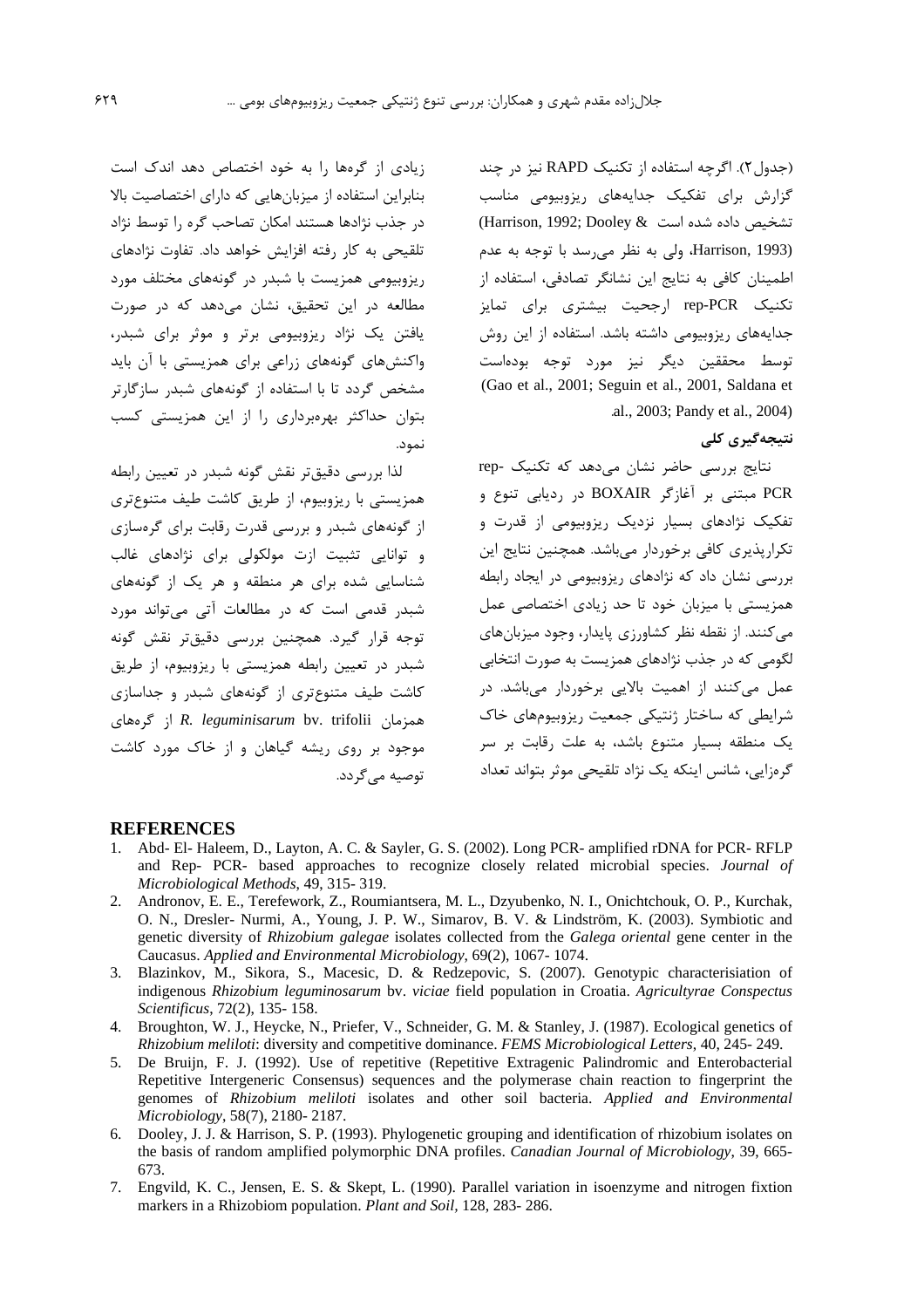- 8. Gao, J., Terefework, Z., Wenxin, C. & Lindström, K. (2001). Genetic diversity of rhizobia isolated from *Astrgalas adsurgens* growing in different geographical regions of china. *Journal of Biotechnology*, 91, 155- 168.
- 9. Handley, B. A., Hedges, A. J. & Beringer, J. (1998). Importance of host plants for detecting the population diversity of *Rhizobium leguminosarum* bv. *viciae* in soil. *Soil Biology and Biochemistry*, 30(2), 241-249.
- 10. Harrison, S. (1992). Characterisation of Rhizobium isolates by amplification of DNA polymorphisms using random primers. *Canadian Journal of Microbiology*, 38, 1009- 1015.
- 11. Hartman, A. & Amarger, N. (1991). Genotypic diversity of an indigenous *Rhizobium meliloti* field population assessed by plasmid profiles, DNA fingerprinting and insertion sequence typing. *Canadian Journal of Microbiology*, 37, 600- 608.
- 12. Howeison, J. G. & Ballard, R. (2004). Optimizing the legume symbiosis in stressfull and competitive environments within southern Australia- some contemporary thoughts. *Soil Biology & Biochemistry*, 36, 1261- 1273.
- 13. Josic, D., Popovic, V., Mladenovic- Drinc, S. & Konstantiov, K. (2002). Biodiversity among indigenous *R*. *Leguminosarum* bv*. trifolii* revealed by genotypic and phonotypic methods. *Symposium*, 9, 1- 6.
- 14. Lakzian, A. & Bromfield, E. (2004). The effect of trap plants on the population diversity of *Bradyrhizobium japonicum*. *Iranian Journal of Biotechnology*, 2(2), 90-96.
- 15. McInnes, A., Thies, J. E., Abbott, L. K. & Howieson, J. G. (2004). Structure and diversity among rhizobial strains, populations and communities- a review. *Soil Biololgy and Biochemistry*, 36, 1295- 1308.
- 16. Moller, E. M., Bahnweg, G., Sanderman, H. & Geiger, H. H. (1992). A simple and efficient protocol for isolation of high molecular weight DNA from filamentous fungi, fruit bodies and infected plant tissues. *Nucleic Acids Research*, 20(22), 6115- 6116.
- 17. Noel, K. & Brill, W. J. (1980). Diversity and dynamics of indigenous *Rhizobium Japonicum* populations. *Applied and Environmental Microbiology*, 40, 931- 938.
- 18. Pandy, P., Sahgal, M., Maheswari, D. K. & Johri, B. N. (2004). Genetic diversity of rhizobia isolated from medicinal legumes growing in the sub- Himalayan region of Uttaranchal. *Current Science*, 86(1), 202- 207. 18. Pandy, P., Sahgal, M., Maheswari, D. K. & Johri, B. N. (2004). Genetic diversity of rhizobia isolated<br>19. Saldana, G., Martinez- Akántara V., Vinardell, J. M., Bellogin R., Ruiz-Sainz, J. E. & Balatti, P. A.<br>19. Saldañ
- (2003). Genetic diversity of fast-growing rhizobia and that nodulate soybean (*Glycine max* L. Merr.). *Archives of Microbiology*, 180, 45- 52.
- 20. Seguin, P., Grahom, P. H., Sheaffer, C. C., Ehlke, N. J. & Russelle, M. P. (2001). Genetic diversity of Rhizobia nodulating *Trifolium ambigum* in North America. *Canadian Journal of Microbiology*, 47, 81- 85.
- 21. Souza, V., Eguiarte, L., Avila, G., Cappello, R., Gallardo, C., Montoya, J. & Pinero, D. (1994). Genetic structure of *Rhizobium elti* bv. *phaseoli* associated with wild and cultivated bean plants (*Phaseolus vulgaris* and *phaseolus coccineus*) in Morelo, Mexico. *Applied and Environmental Microbiology*, 60, 1260- 1268.
- 22. Svenning, M. M., Gudmundsson, J., Fagerli, I. L. & Leinonen, P. (2001). Competition for nodule occupancy between introduced strains of *rhizobium leguminosarum* bv. *trifolii* and its influence on plant production. *Annals of Botany*, 88, 781-787.
- 23. Taurian, T., Ibanez, F., Fabra, A. & Aguilar, O. M. (2006). Genetic diversity of Rhizobia nodulating *Arachis hypogaea* L. in central Argentinean soils. *Plant and Soil*, 282, 41- 52.
- 24. Taylor, N. L. (1985). *Clover science and technology*. Wisconsin: American Society for Agronomy, Crop Science Society of America.
- 25. Tesfaye, M. & Holl, F. B. (1999). Rhizobium strains that nodulate *Trifolium semipilosum* Fres. are Phylogenetically distinct. *Plant and Soil*, 207, 147- 154.
- 26. Thiao, M., Neyra, M., Isidore, E., Sylla, S. & Lesueur. D. (2004). Diversity and effectiveness of rhizobial strains from *Gliricidia sepium* native to Reunion Island, Kenya and New Caledonia. *World Journal of Microbiology and Biotechnology*, 20, 703- 709.
- 27. Versalovic, J., Koeuth, T. & Lupski, J. R. (1991). Distribution of repetitive DNA sequences in eubacteria and application to fingerprinting of bacterial genomes. *Nucleic Acids Research*, 19(24), 6823- 6831.
- 28. Yates, R. J., Howieson J. G., Reeve, W. G., Brau, L., Speijers, J., Nandasena, K., Real, D., Sezmis, E. & O'Hara, G. W. (2008). Host-strain mediated selection for an effective nitrogen- fixing symbiosis between Trifolium spp. and *Rhizobium leguminosarum* biovar *trifolii*. *Soil Biololgy and Biochemistry*, 40, 822- 833.
- 29. Young, J. P. W. & Johnson, A. W. B. (1989). The evolution of specificity in the legume- Rhizobium interaction. *Trends in Ecology & Evolution*, 4, 341- 349.